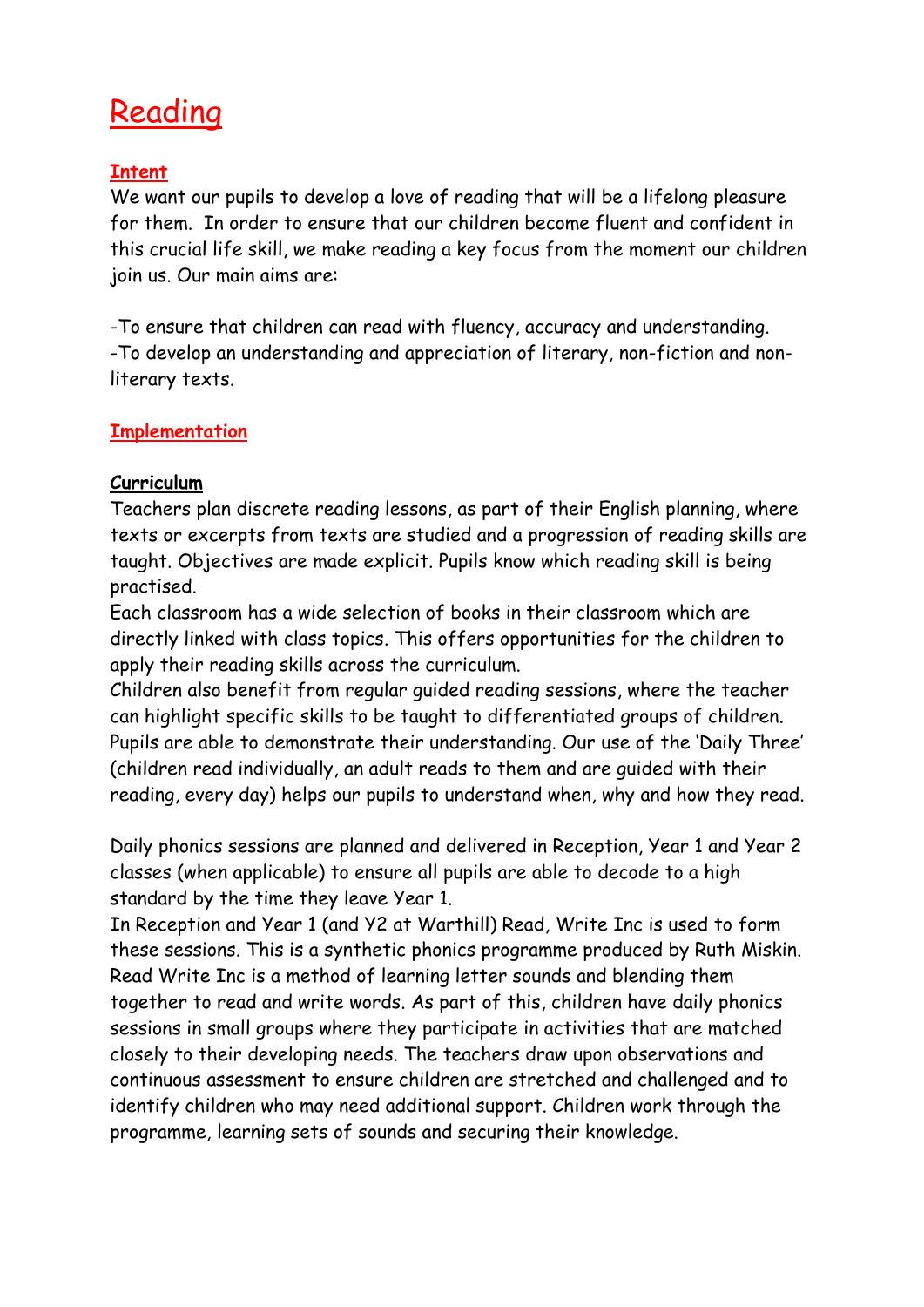In higher year groups, pupils develop reading strategies and comprehension skills through a series of adult led and independent reading activities using high quality texts as models, with a high emphasis on talking about books and reading,

#### **Reading for pleasure**

We give all children the opportunity to enter the magical worlds that books open up to them. We promote reading for pleasure as part of our reading curriculum. Children are encouraged to develop their own love of genres and authors and to review their books objectively. This enhances a deep love of literature across a range of genres, cultures and styles.

We take part in national initiatives such as World Book Day, Secret Reader and tailored class-based initiatives. These help promote the importance of reading.

Teachers share stories, poems, songs and rhymes to their class regularly, as appropriate; this has three main aims:

-It allows teachers to model fluent reading.

-It allows some children to access a higher level of story than they could access themselves.

-It supports our reading for pleasure ethos.

-We also provide opportunities throughout the year for children and parents to buy books through second hand sales and book fairs.

## **Reading Schemes**

Both schools use reading schemes matched to our phonics schemes, which supports children to develop their reading skills at school and home. Developing readers take home books which match the phonics stage they are working at, alongside books which help them develop other reading skills. This enables the children to access a wide range of genres and text types. Adults listen to individual readers at least twice a week and those who are more able readers in KS2 at least weekly.

Regular practice allows children to develop their reading skills as well as enjoying a wide variety of texts and discovering the pleasure and excitement of reading. Planners are used to record and enable home-school links. Teachers use these notes to tailor support in school.

Pupils progress through a series of RWI books and then move on to progressive colour book bands, before becoming a 'free-reader' as soon as possible.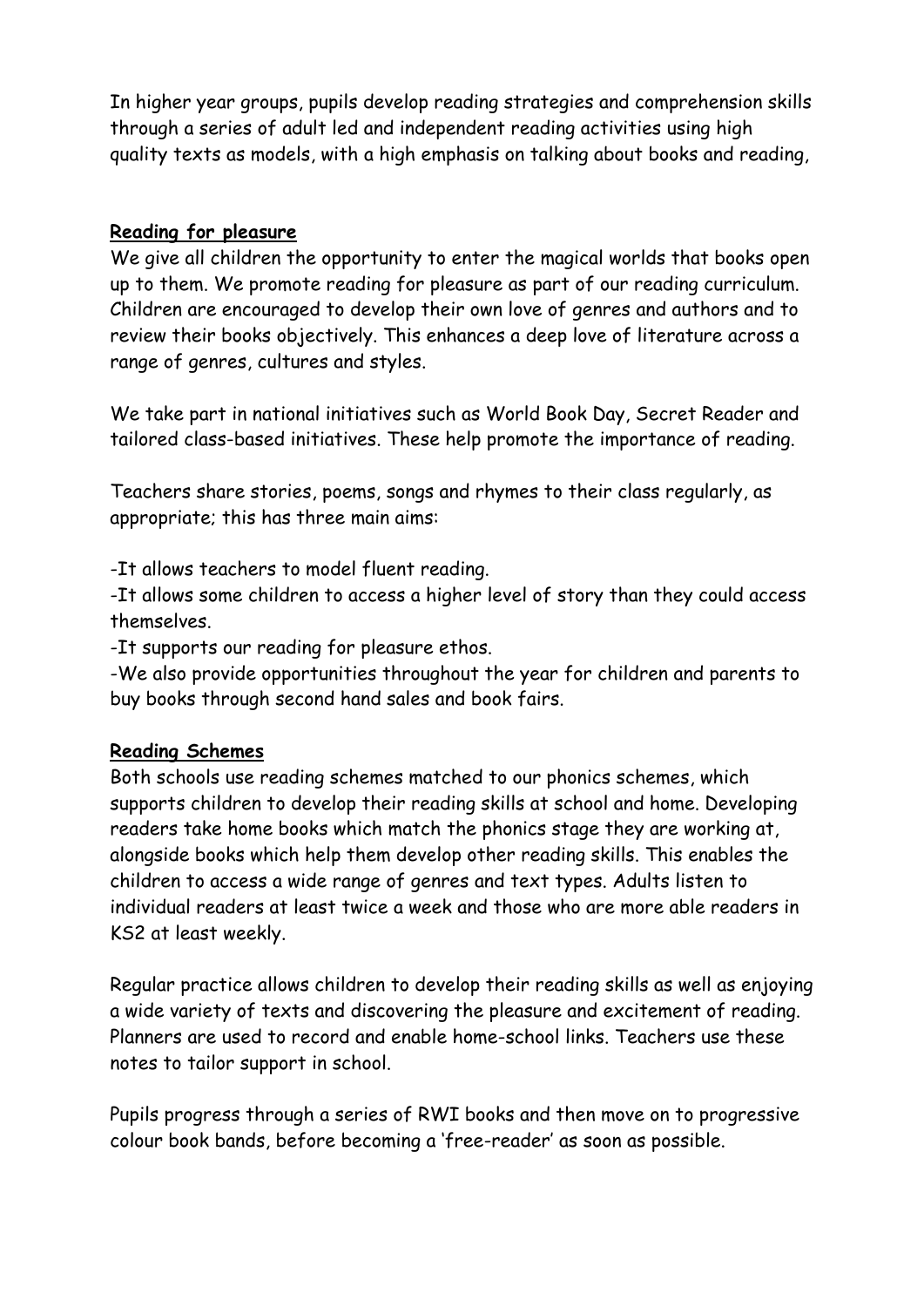Once children have progressed on to 'free readers' there is a large selection of books for children to choose from and they are encouraged to read a variety of text types and books by different authors - by adults in school.

#### **The Environment**

The School Library is available to all classes. Adult helpers and Y6 Librarians ensure this environment is well cared for-attractive and engaging through the use of competitions and initiatives.

Class libraries are well stocked and updated frequently. They offer a range of genres and authors. Staff assist pupils in selecting texts to broaden their reading. Staff use a range of strategies to signpost children to new material and texts they may not discover or select by themselves. Examples include adult and cross federation recommended reads and top reads. Pupils are involved in this process to give them ownership.

Reading is on display in school and in classes. For example, pupils use interactive displays to engage with new authors, celebrate texts and find out more about a topic.

## **Additional support**

Pupils in need of additional support are identified early and support is put in place swiftly. For those children who join us without the requisite reading skills for their age we have a range of strategies to use to help them to improve. These include:

-Regular discrete, interactive phonics session -Focused 1:1 or small group intervention work

Pupils who do not achieve the standard in the Phonics Check in Year 1 are given additional support in Year 2 and beyond.

#### **Impact**

Through the teaching of systematic phonics, our aim is for children to become fluent readers by the end of Key Stage One. This way, children can focus on developing their fluency and comprehension as they move through the school. Attainment in reading is measured using the statutory assessments at the end of Key Stage One and Two. These results are measured against the reading attainment of children nationally. Attainment in phonics is measured by the Phonics Screening Test at the end of Year 1. However, we firmly believe that